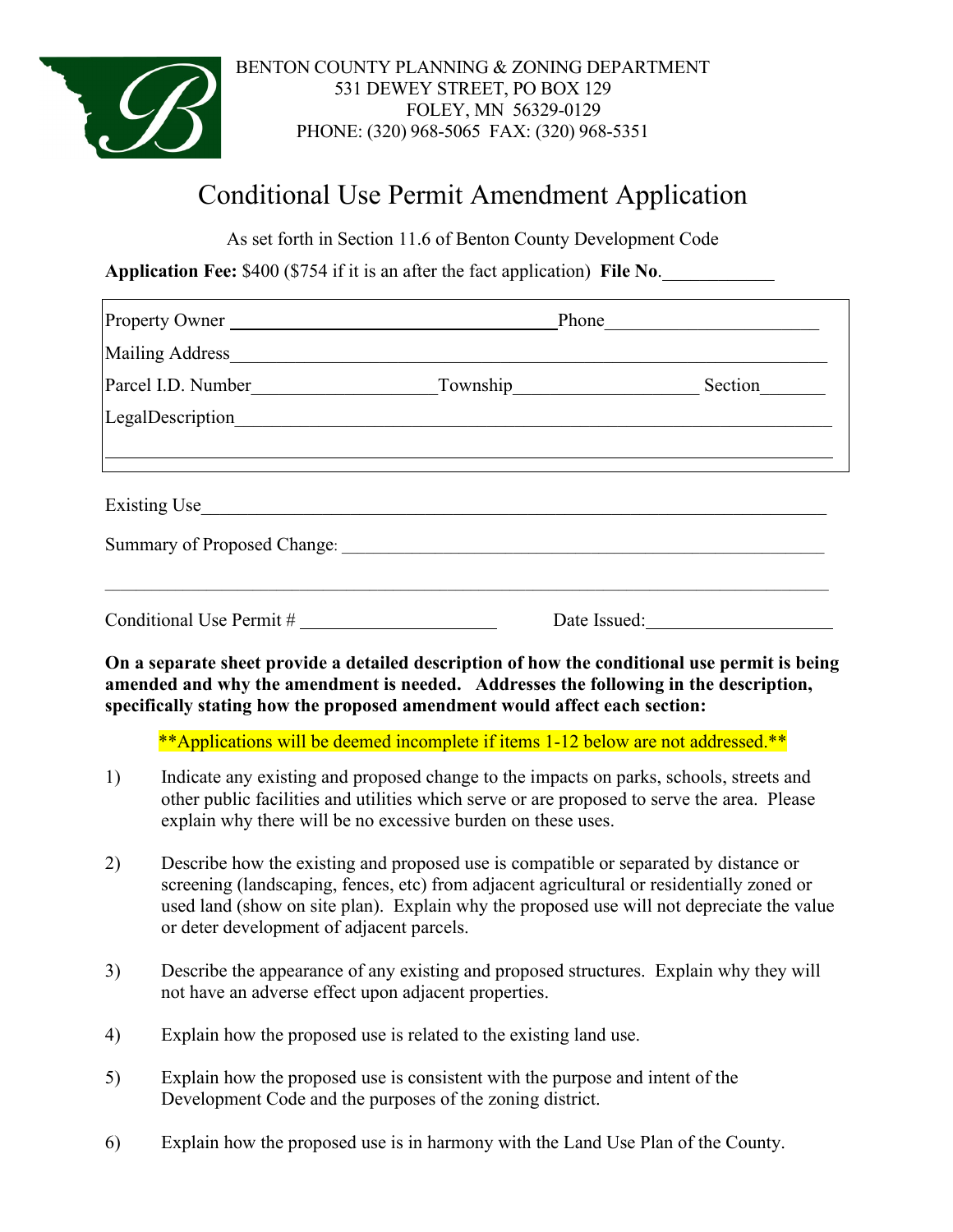# **CONDITIONAL USE PERMIT AMENDMENT**

- 7) Describe the existing and anticipated traffic impact for the proposed use. Describe the road access and visibility (show on site plan). Describe the type and number of parking and loading spaces to be provided (show on site plan). Explain why there will be no traffic hazards or congestion.
- 8) Describe any wetland impacts. If wetlands are impacted explain how the proposed project will respond to the wetland provisions of Minnesota Statutes Chapter 103G.
- 9) Describe the number of existing and proposed employees and existing and proposed hours of operation for the use.
- 10) Describe how erosion and stormwater will be managed and amount of area to be disturbed.
- 11) Describe any signage and/or lighting that will be located on the property (show on site plan and for signs on a structure a building elevation is required).
- 12) Describe the use and type of hazardous materials on site and their storage and disposal plan.

#### **Building and Setbacks (As shown on site plan)**

| <b>Structure Size</b>  | <b>Dimensions</b>    |
|------------------------|----------------------|
| Lot Size               | Lot Coverage         |
| Height                 | <b>Front Setback</b> |
| Road type              | <b>OHWL Setback</b>  |
| <b>ROW Setback</b>     | Rear Setback         |
| Centerline Setback     | Side Setback         |
| <b>Feedlot Setback</b> | Side Setback         |

**Note: In order to fully evaluate the proposed use, please supply a site plan map that shows all applicable distances, setbacks, buildings, roads, wetlands, etc and specifically highlight proposed changes to the approved conditional use permit.** 

I hereby swear and affirm that the information supplied to the Benton County Planning  $\&$ Zoning Department is accurate and true. I acknowledge that this application is rendered invalid and void should the County determine that information supplied by me, the applicant, in applying for this conditional use permit, is inaccurate or untrue.

Applicant's Signature Date

|                        | Planning & Zoning Department Office Use only:                               |
|------------------------|-----------------------------------------------------------------------------|
| Zoning District:       | Section of Ordinance:                                                       |
| Proposed Use           |                                                                             |
| Meeting Date:          | (Date shall not be scheduled until staff confirms receipt of all materials) |
| Reviewed for Accuracy: |                                                                             |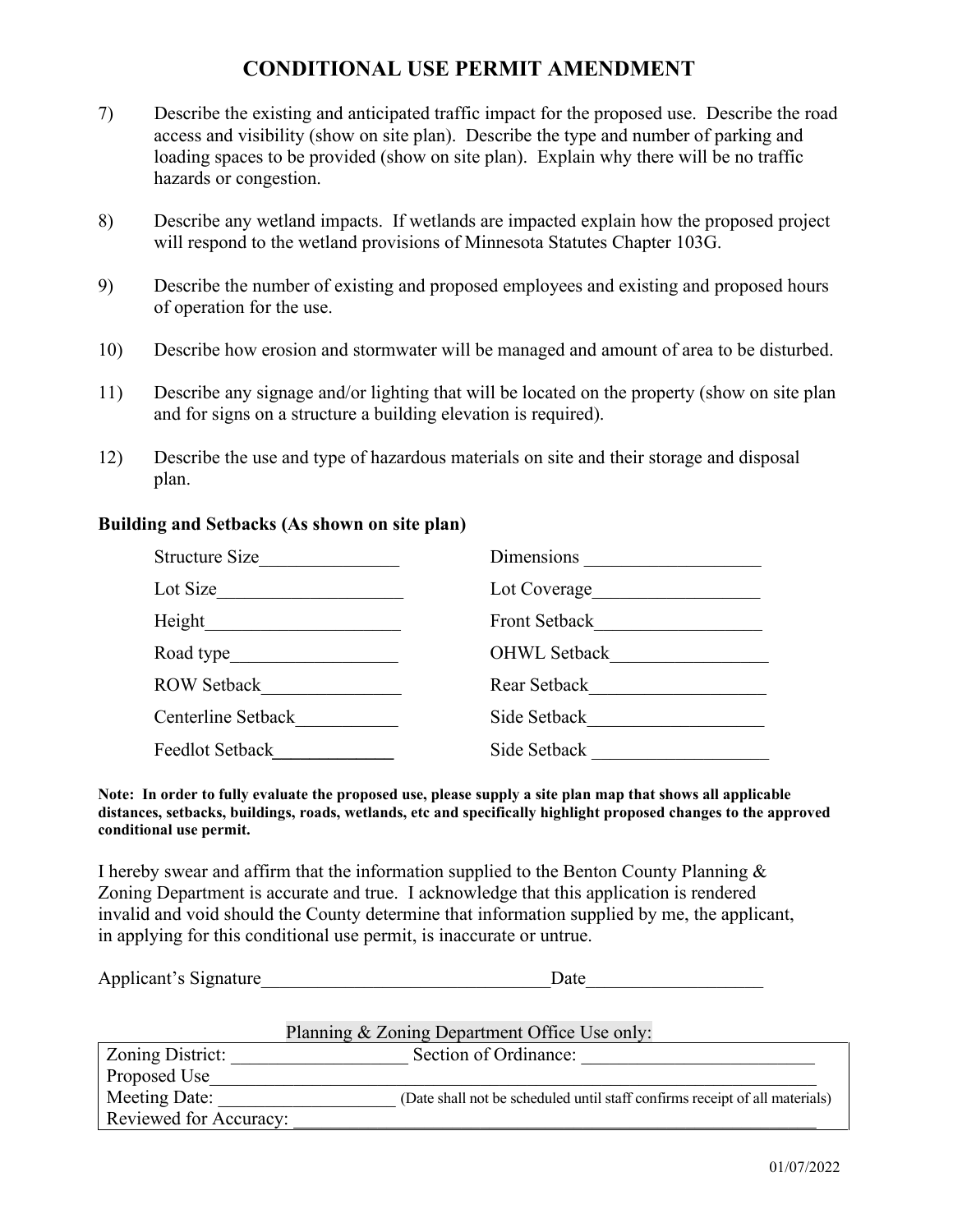# **Conditional Use Permit Application Checklist**

|                               | A site visit with Planning & Zoning Department staff may be required.                                                                                                                                                                                  |
|-------------------------------|--------------------------------------------------------------------------------------------------------------------------------------------------------------------------------------------------------------------------------------------------------|
| 2) $\qquad \qquad$            | Provide applicant with a copy of Section 11.6 of the Development Code "Criteria for granting<br><b>Conditional Use Permits"</b>                                                                                                                        |
| $3) \quad \underline{\qquad}$ | Application packet is completed and signed Applications are only accepted from property<br>owners.                                                                                                                                                     |
| 4)                            | Applicant must provide evidence of ownership. (A valid purchase agreement is acceptable.)                                                                                                                                                              |
|                               | Copy of the complete legal from the abstract is needed for recording.                                                                                                                                                                                  |
|                               | A detailed sketch, to scale, with a north arrow, of property is attached (show buildings,<br>distance to property lines, septic, well, roads (name & number), driveway, wetlands, physical<br>features, any feedlots within 1500 ft., etc.).*          |
|                               | <b>Clearly identify</b> proposed structure(s), driveways, septic, fences, etc. by flagging or staking.                                                                                                                                                 |
|                               | A Compliance Inspection report must be provided for any existing sewage treatment system on the<br>affected property at the time of application for a CUP.                                                                                             |
|                               | If the application is for a new building that will generate waste water/have plumbing, it must be<br>able to support TWO "STANDARD" sewage treatment systems (proved by two soil borings: one<br>for the primary site and one for the secondary site). |
|                               | Access approval from Township or County if new access is proposed.                                                                                                                                                                                     |
|                               | Completed description of the request and statement of justification is attached.                                                                                                                                                                       |
|                               | Application Fee of \$400 (Including the \$46 recording fee) or as amended.<br>(\$754 if it is an after the fact application). Fees are non-refundable.                                                                                                 |
|                               | Applicant (or their representative) must be present at the Planning Commission public hearing.                                                                                                                                                         |
|                               | If the CUP is denied, by the Planning Commission, it cannot be resubmitted for six months.                                                                                                                                                             |
|                               | Conditions may be included on granted CUP's.                                                                                                                                                                                                           |
| $16)$ <sub>______</sub>       | Granted Conditional Use Permits become void if applicant does not proceed substantially<br>(40% of the hours required to complete the project) within one year of the date the CUP is<br>granted.                                                      |
|                               | The CUP deals only with the use of the property. A Land Use Permit is required prior to<br>construction of any structures.                                                                                                                             |
|                               |                                                                                                                                                                                                                                                        |

**NOTE**: **A Public Hearing will be scheduled** for the next available Planning Commission meeting *only if the applicant provides all the required information prior to the application deadline.* State of Minnesota Law requires public notification for at least 10 days prior to the hearing.

*\*Applicant is responsible for utilizing accurate property boundaries in submitted documents.*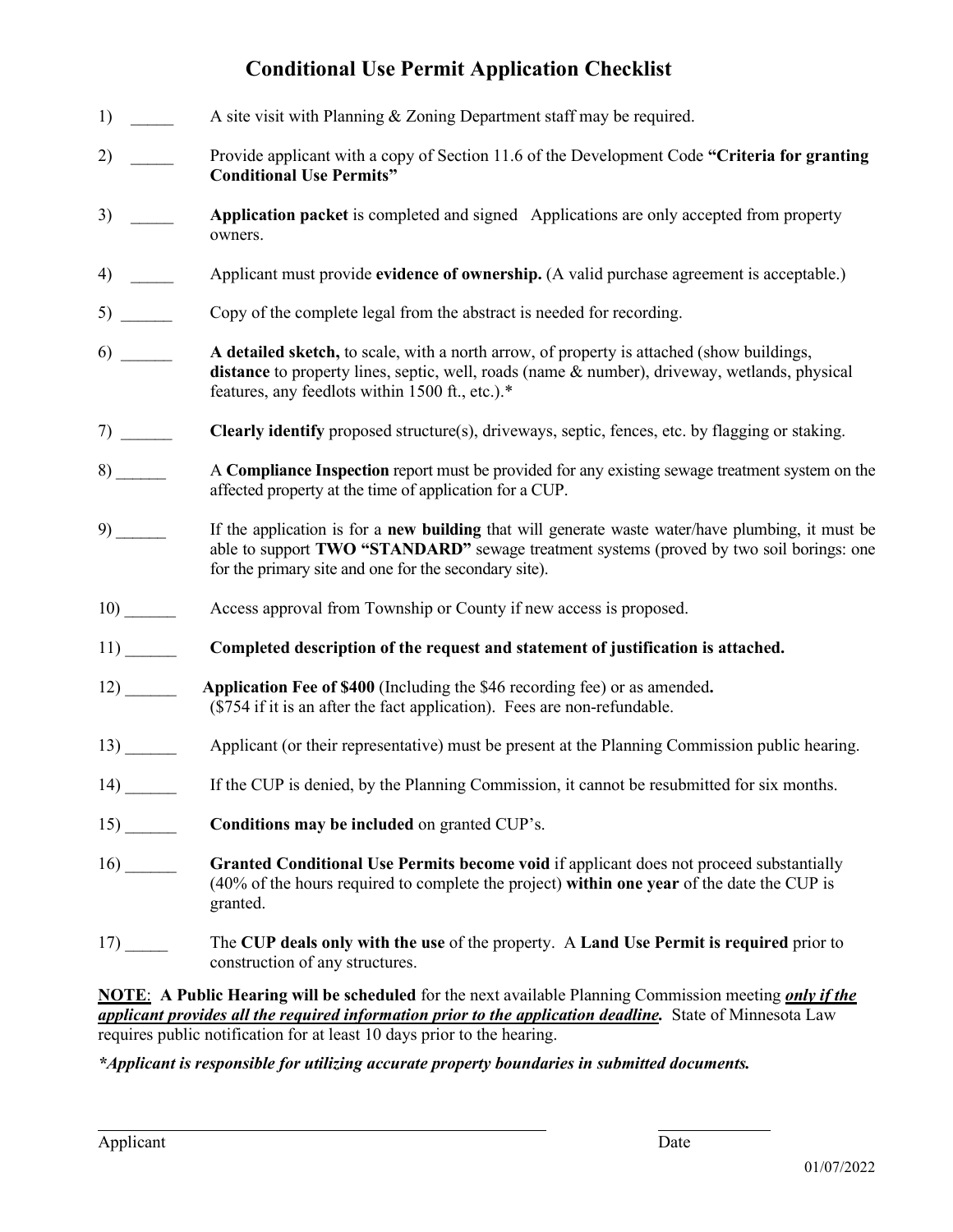## **REQUIREMENTS FOR THE SITE SKETCH**

- Drawn to Scale;
- North Directional Arrow;
- Dimensions of lot
- Location of existing or proposed septic system (if applicable);
- Road/street names;
- **Location of existing and proposed structures, showing all setbacks (including road** right of way, side, front and rear yard, shoreline, ordinary high water mark (OHWL), feedlots);
- Driveway location;
- Location of well (if applicable);
- Location of adjacent existing buildings;
- **Location of Wetland areas, fill and grading/vegetation alteration limits, floodplain** (if applicable);
- Other information as may be requested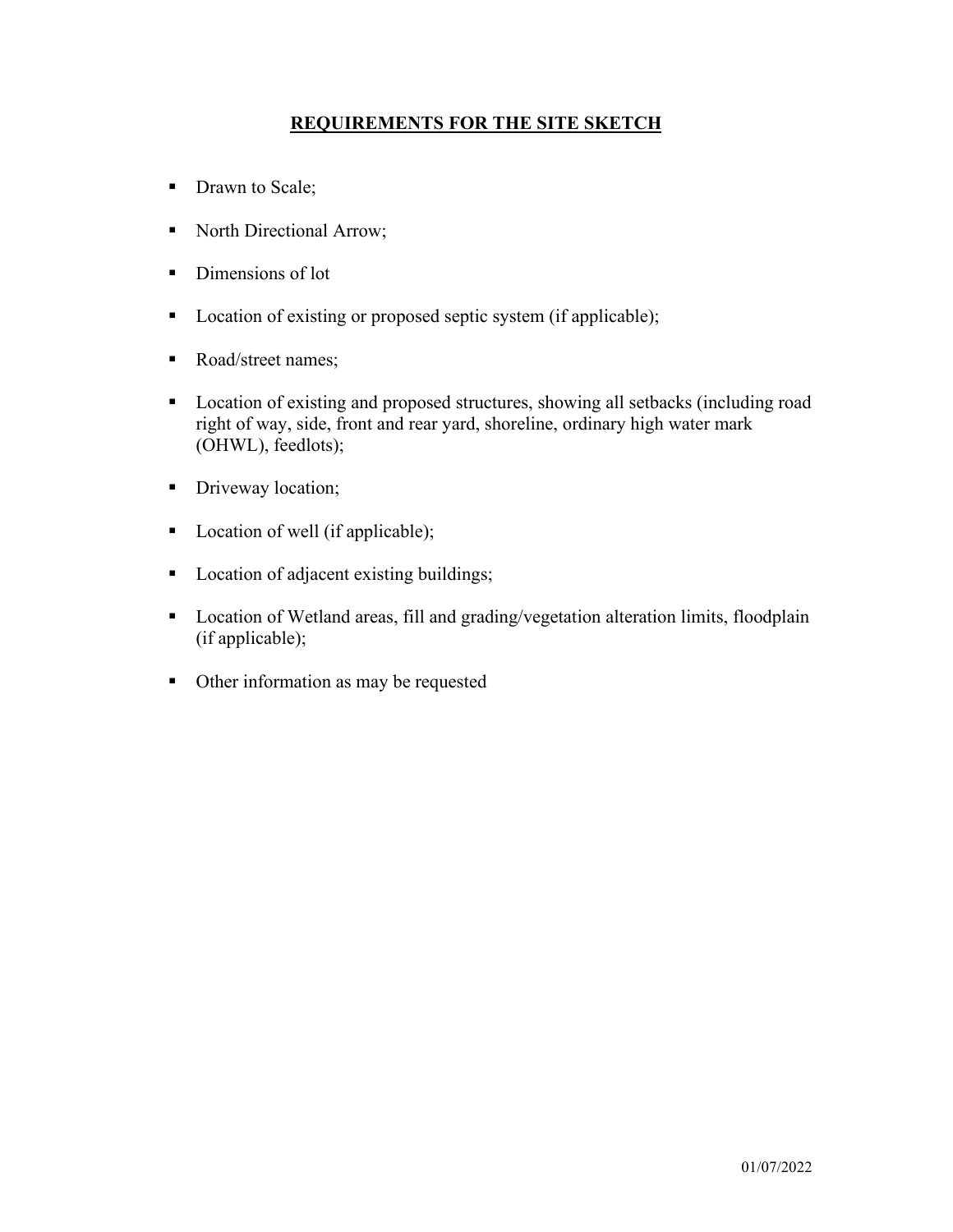#### **SITE PLAN (drawn to scale)**

Please be as complete as possible. Include all of the following items listed where applicable:<br>Scale: 1 inch =  $\qquad$  feet Date of drawing Freet Date of drawing

#### **General Checklist**

( ) north arrow ( ) lot dimensions ( ) structure location(s) ( ) setback measurements

( ) septic system location ( ) existing local drainage ( ) feedlots within 1500 feet ( ) wetland areas

( ) fill & grading/vegetation alteration limits

#### **Water Resource Checklist**

( ) location of floodway  $\&$ /or flood fringe ( ) location  $\&$  setback distance from ordinary high water level (OHWL) ( ) location of present & highest known water line

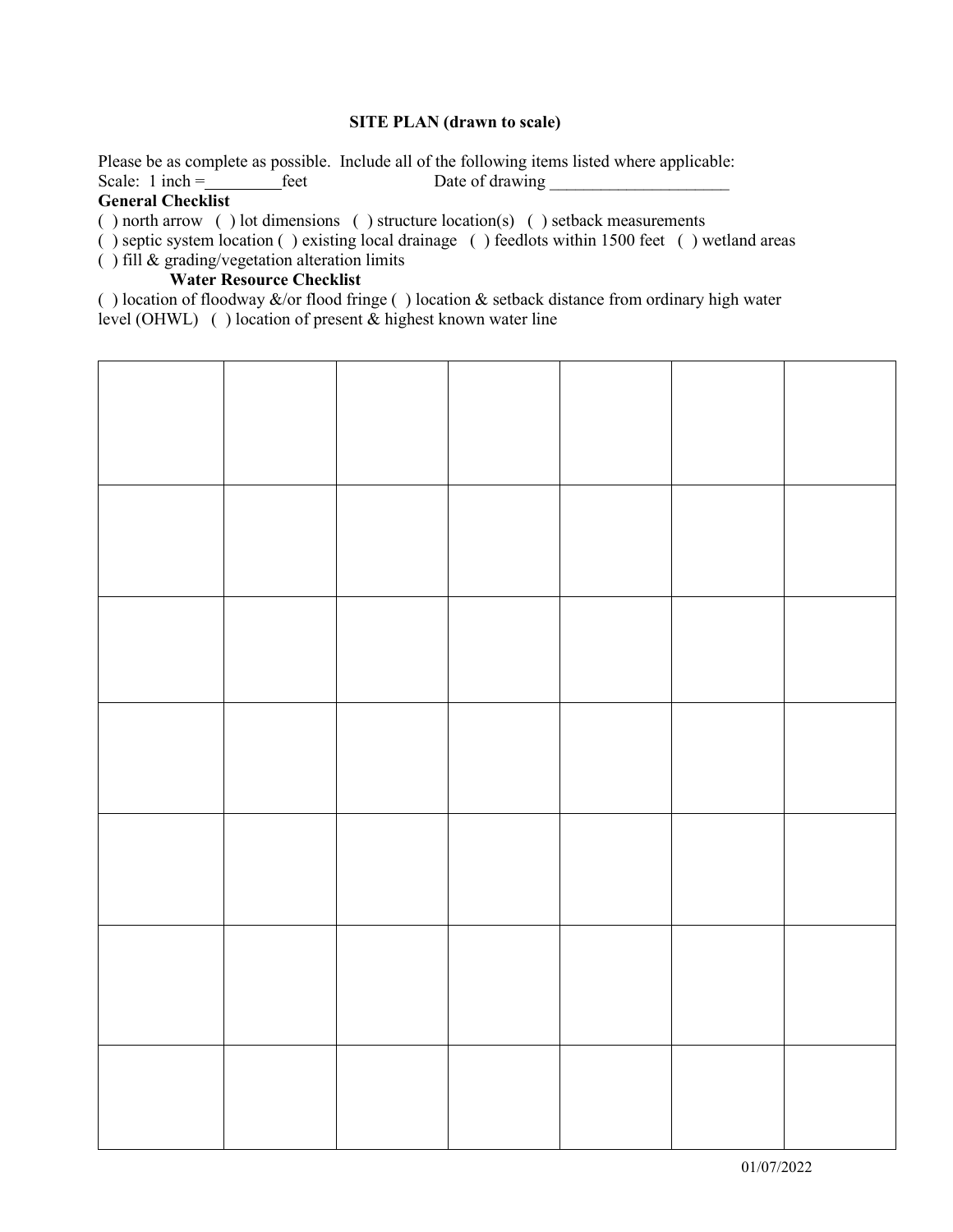# **11.6 Conditional Use Permits**

# 11.6.1 Criteria for Granting Conditional Use Permits

- (A) In granting a conditional use permit, the Planning Commission shall consider the effect of the proposed use upon the health, safety, morals, and general welfare of occupants of surrounding lands and water bodies.
- (B) Among other things, the Planning Commission shall make the following findings where applicable:
	- (1) Will the use create an excessive burden on existing parks, schools, streets and other public facilities and utilities which serve or are proposed to serve the area?
	- (2) Is the use sufficiently compatible or separated by distance or screening from adjacent agricultural or residentially zoned or used land so that existing homes will not be depreciated in value and there will be no deterrence to development of vacant land?
	- (3) Does the structure and site have an appearance that will not have an adverse effect upon adjacent properties?
	- (4) Is the use, in the opinion of the Planning Commission, reasonably related to the existing land use?
	- (5) Is the use consistent with the purposes of the Development Code and the purposes of the zoning district in which the applicant intends to locate the proposed use?
	- (6) Is the use in conflict with the Land Use Plan of the county?
	- (7) Will the use cause traffic hazards or congestion?
	- (8) Will the use violate the wetland provisions of Minn. Stat. Ch. 103G, as may be amended?

### 11.6.2 Conditions

- (A) In permitting a new conditional use or the alteration of an existing conditional use, the Planning Commission may impose, in addition to these standards and requirements expressly specified by this Ordinance, additional conditions which the Planning Commission considers necessary to protect the best interest of the surrounding area or the community as a whole.
- (B) These conditions may include, but are not limited to, the following:
	- (1) Increasing the required lot size or yard dimension.
	- (2) Limiting the height, size or location of buildings.
	- (3) Controlling the location and number of vehicle access points.
	- (4) Increasing the street width.
	- (5) Increasing the number of required off-street parking spaces.
	- (6) Limiting the number, size, location or lighting of signs.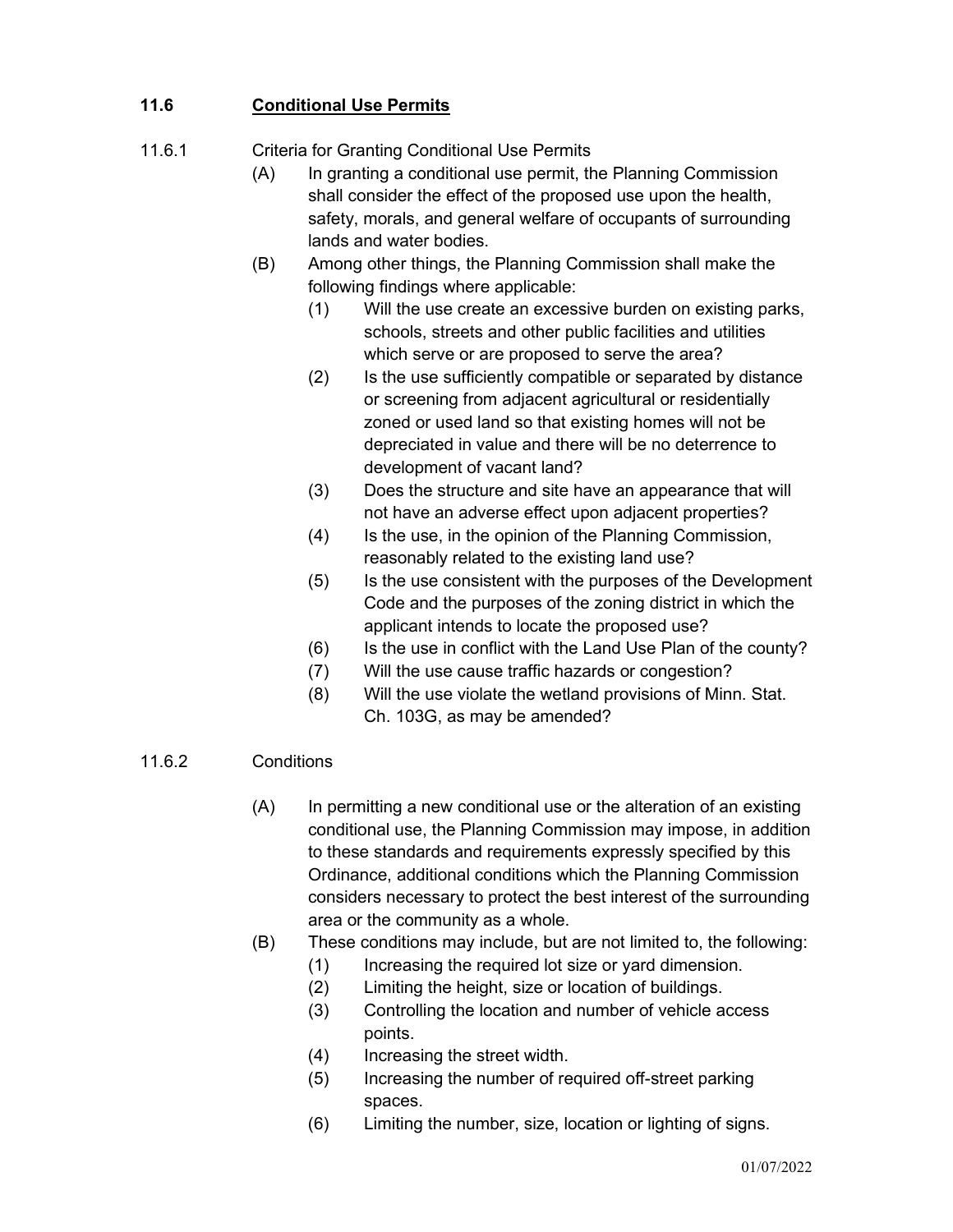- (7) Requiring diking, fencing, screening, landscaping or other facilities to protect adjacent or nearby property.
- (8) Designating sites for open space.
- (C) Any change involving structural alterations, enlargement, intensification of use, or similar change not specifically permitted by the conditional use permit issued, shall require an amended conditional use permit and all procedures shall apply as if a new permit were being issued. The Department of Development Director shall maintain a record of all conditional use permits issued including information on the use, location, and conditions imposed by the Planning Commission, time limits, review dates, and such other information as may be appropriate.

### 11.6.3 Procedure

- (A) Applications for conditional use permits will not be accepted from anyone who is not an owner of land for which the application is made.
- (B) The person applying for a conditional use permit shall fill out and submit to the Benton County Department of Development a conditional use application form and filing fee.
- (C) The Department of Development Director shall refer the application to the Planning Commission for review.
- (D) The Planning Commission shall hold a public hearing on the proposal within 90 days of the submission of an application to the Planning and Zoning Office. Notice of the public hearing shall be as provided by Minn. Stat. §394.26, as may be amended. (Ord. #247, adopted 12/20/94)
- (E) The petitioner or his representative shall appear before the Planning Commission in order to present evidence concerning the proposed conditional use.
- (F) If the Planning Commission grants the conditional use permit, it may impose conditions it considers necessary to protect the public health, safety and welfare. Such conditions may include a time limit for the use to exist or operate.
- (G) An amended conditional use permit application shall be administered in a manner similar to that required for a new conditional use permit. The fee shall be as set by separate action of the County Board. Amended conditional use permits shall include requests for changes in conditions and as otherwise described in this Ordinance.
- (H) No application for a conditional use permit shall be resubmitted for a period of 6 months from the date of said order of denial.
- (I) If a time limit or period review is included as a condition by which a conditional use permit is granted, the conditional use permit may be reviewed at a public hearing with notice of said hearing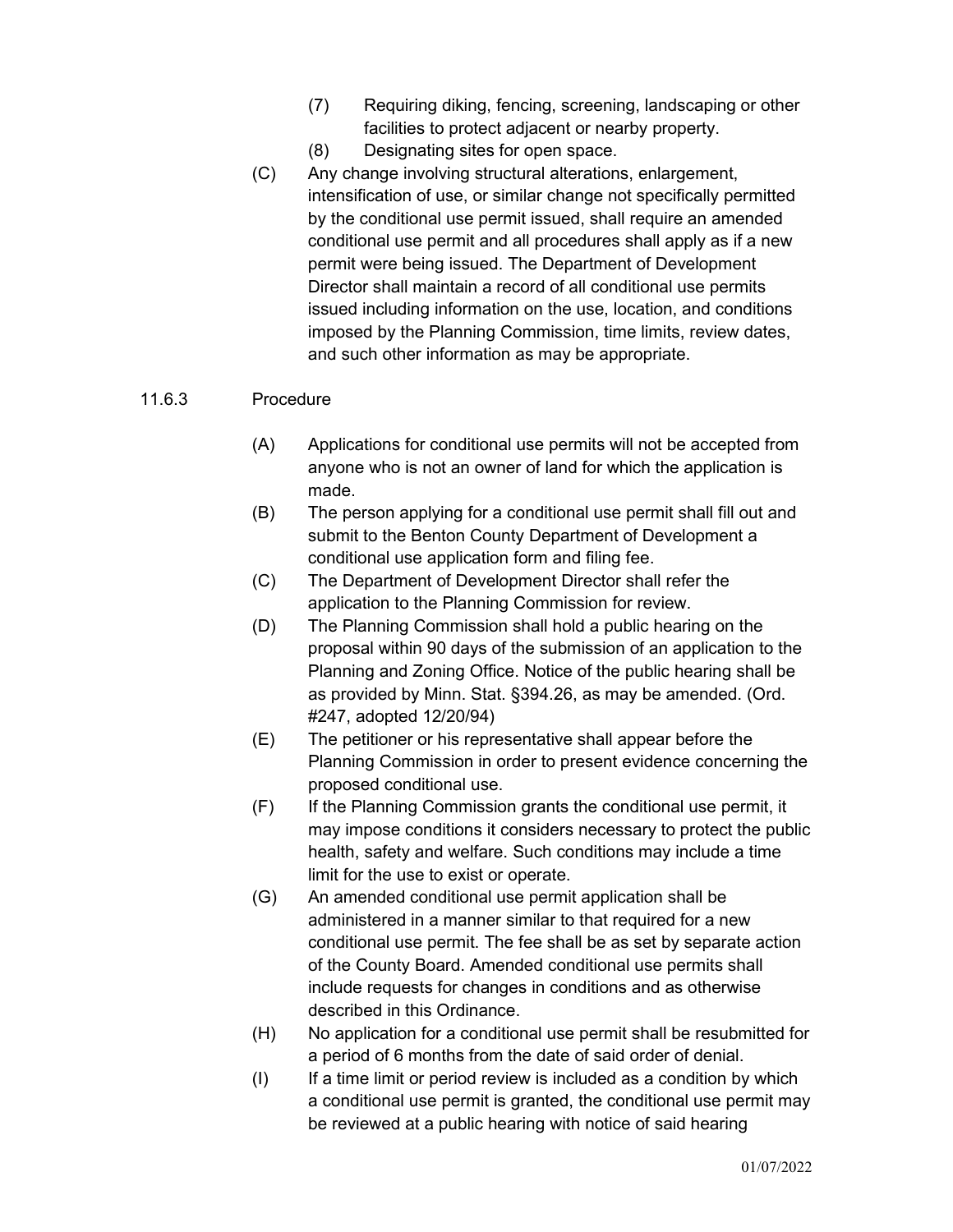published at least 10 days prior to review; it shall be the responsibility of the Department of Development Director to schedule such public hearings and the owner of land having a conditional use permit shall not be required to pay a fee for said review. A public hearing for annual review of conditional use permits may be granted at the discretion of the Benton County Planning Commission.

- (J) Granted conditional use permits shall become void if applicant does not proceed substantially on the work within 1 year of the date the permit is granted. To proceed substantially means to make visible improvement to the property and to have had applied to the property at least 40 percent of the man hours which it is reasonably estimated will be necessary for completion of the project. 1 extension of not more than 1 year may be granted by the Planning Commission at their discretion.
- (K) If the land use does not conform to the conditions of the permit, the conditional use permit may be revoked.